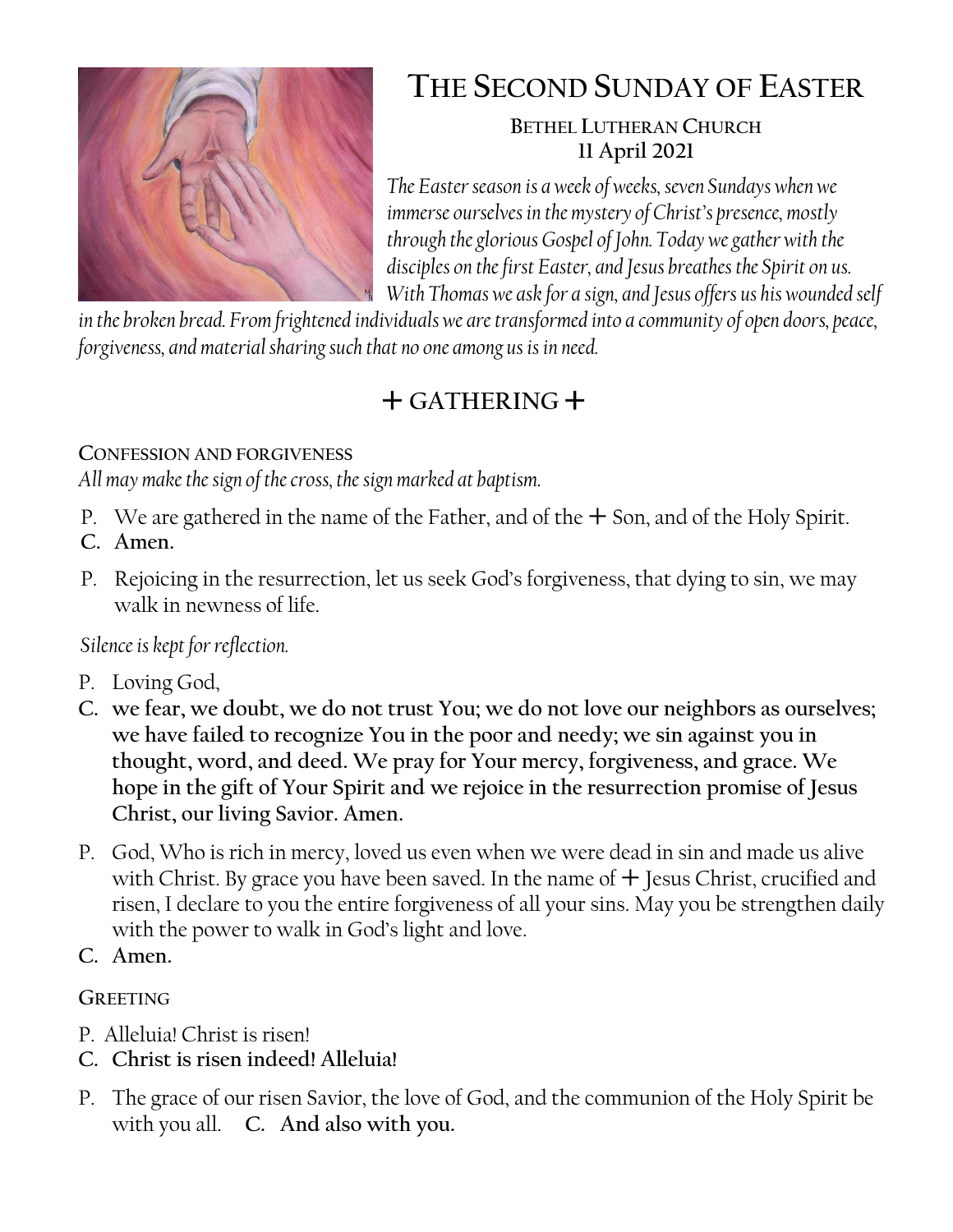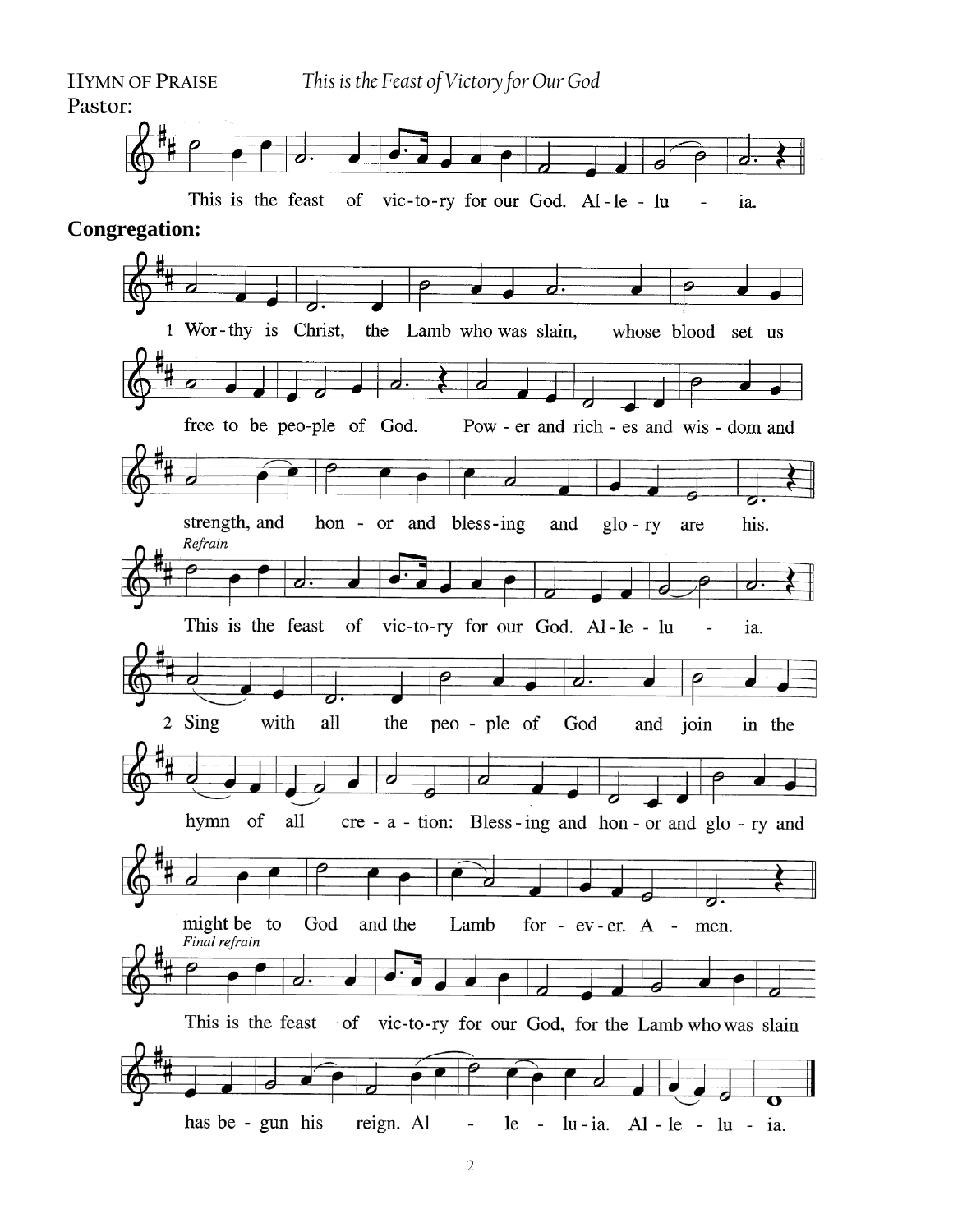#### **PRAYER OF THE DAY**

- P. Almighty God, with joy we celebrate the day of our Lord's resurrection. By the grace of Christ among us, enable us to show the power of the resurrection in all that we say and do, through Jesus Christ, our Savior and Lord, Who lives and reigns with You and the Holy Spirit, one God, now and forever.
- **C. Amen**

### $+$ WORD<sup> $+$ </sup>

#### **FIRST READING: Acts 4:32–35**

*While the apostles testified to others about the resurrection of Jesus, the early Christian community shared what they owned or sold their possessions to help their fellow believers who were in need.*

Now the whole group of those who believed were of one heart and soul, and no one claimed private ownership of any possessions, but everything they owned was held in common. <sup>33</sup>With great power the apostles gave their testimony to the resurrection of the Lord Jesus, and great grace was upon them all. <sup>34</sup>There was not a needy person among them, for as many as owned lands or houses sold them and brought the proceeds of what was sold.  $35$ They laid it at the apostles' feet, and it was distributed to each as any had need.

The Word of the Lord. **Thanks be to God.**

#### **PSALM 133**

Oh, how good and how pleasant it is, when kindred live together in unity! <sup>2</sup>It is like fine oil upon the head, flowing down upon the beard, upon the beard of Aaron, flowing down upon the collar of his robe.  $3$ It is like the dew of Hermon flowing down upon the hills of Zion. For there the LORD has commanded the blessing:

life forevermore.

#### **SECOND READING: 1 John 1:1—2:2**

*The opening of this letter serves as a reality check. The reality of God is light, but our confessed reality has been sin. God cleanses us from our sinful reality through Christ's death so that we live in fellowship with Christ and walk in God's light.*

We declare to you what was from the beginning, what we have heard, what we have seen with our eyes, what we have looked at and touched with our hands, concerning the word of life— $^2$ this life was revealed, and we have seen it and testify to it, and declare to you the eternal life that was with the Father and was revealed to us—<sup>3</sup>we declare to you what we have seen and heard so that you also may have fellowship with us; and truly our fellowship is with the Father and with His Son Jesus Christ. <sup>4</sup>We are writing these things so that our joy may be complete.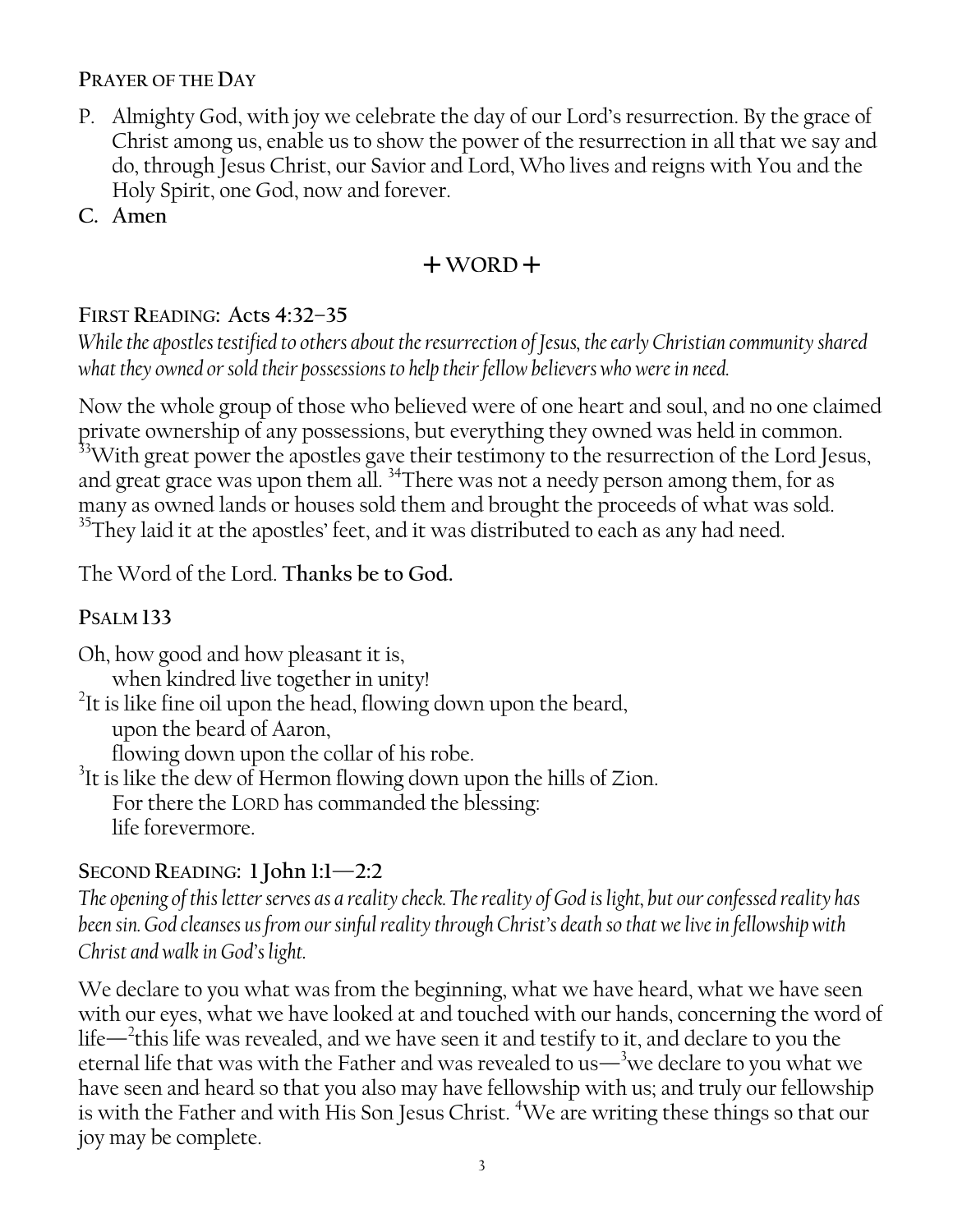$5$ This is the message we have heard from Him and proclaim to you, that God is light and in Him there is no darkness at all.  $\mathrm{^6H}$  we say that we have fellowship with Him while we are walking in darkness, we lie and do not do what is true;  $^7$ but if we walk in the light as He Himself is in the light, we have fellowship with one another, and the blood of Jesus His Son cleanses us from all sin.  ${}^{8}$ If we say that we have no sin, we deceive ourselves, and the truth is not in us.  $\mathrm{^9H}$  we confess our sins, He who is faithful and just will forgive us our sins and cleanse us from all unrighteousness. <sup>10</sup>If we say that we have not sinned, we make Him a liar, and His word is not in us.

 $^{2:1}$ My little children, I am writing these things to you so that you may not sin. But if anyone does sin, we have an advocate with the Father, Jesus Christ the righteous; <sup>2</sup> and He is the atoning sacrifice for our sins, and not for ours only but also for the sins of the whole world.

The Word of the Lord. **C. Thanks be to God.**

#### **HOLY GOSPEL: St. John 20:19–31**

*The story of Easter continues as the risen Lord appears to His disciples. His words to Thomas offer a blessing to all who entrust themselves in faith to the risen Lord.*

#### **C. Glory to you, O Lord.**

When it was evening on that day, the first day of the week, and the doors of the house where the disciples had met were locked for fear of the Jews, Jesus came and stood among them and said, "Peace be with you."  $^{20}\rm{After}$  He said this, He showed them His hands and  $\dot{}$ His side. Then the disciples rejoiced when they saw the Lord.  $^{21}$  Jesus said to them again, "Peace be with you. As the Father has sent Me, so I send you."  $^{22}$ When He had said this, He breathed on them and said to them, "Receive the Holy Spirit.<sup>23</sup>If you forgive the sins of any, they are forgiven them; if you retain the sins of any, they are retained."

<sup>24</sup>But Thomas (who was called the Twin), one of the twelve, was not with them when Jesus came. <sup>25</sup>So the other disciples told him, "We have seen the Lord." But he said to them, "Unless I see the mark of the nails in His hands, and put my finger in the mark of the nails and my hand in His side, I will not believe."

 $^{26}$ A week later His disciples were again in the house, and Thomas was with them. Although the doors were shut, Jesus came and stood among them and said, "Peace be with you." <sup>27</sup>Then He said to Thomas, "Put your finger here and see My hands. Reach out your hand and put it in My side. Do not doubt but believe." <sup>28</sup>Thomas answered Him, "My Lord and my God!" <sup>29</sup>Jesus said to him, "Have you believed because you have seen Me? Blessed are those who have not seen and yet have come to believe."

 $30$ Now Jesus did many other signs in the presence of His disciples, which are not written in this book. <sup>31</sup>But these are written so that you may come to believe that Jesus is the Messiah, the Son of God, and that through believing you may have life in His name.

P. The Gospel of the Lord.

**C. Praise to you, O Christ**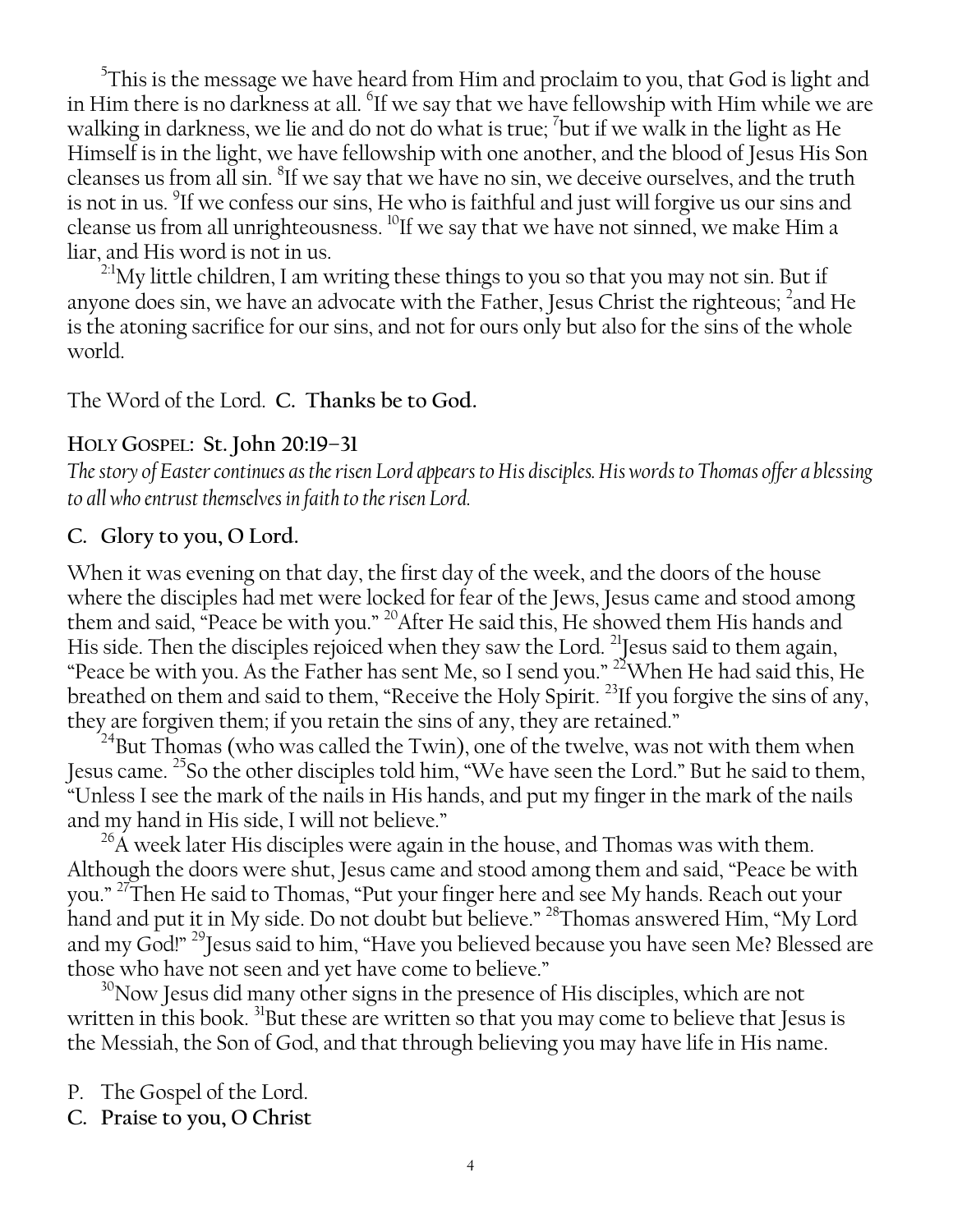**SERMON**



# **The Rite of Holy Baptism**

**P.** In holy baptism … and obedience to the will of God.

#### **PRESENTATION**

We present Barrett Thomas for the sacrament of Holy Baptism.

- **P.** Ethan and McKenzie*,* trusting in the grace and love of God, do you desire to have your child baptized?
- **R. We do.**
- **P.** As you present Barrett Thomas for baptism, you are entrusted with gifts and responsibilities:

to live with him among God's faithful people, to bring him to the services of God's house to hear and see the word of God and partake in the holy supper, to teach him the Lord's Prayer, the Creed and the Ten Commandments, to place in his hands the holy scriptures and provide for his instruction in the Christian faith, to nurture him in faith and prayer so that he may learn to trust God, proclaim Christ through word and deed, care for others and the world God made, and work for justice and peace among all people.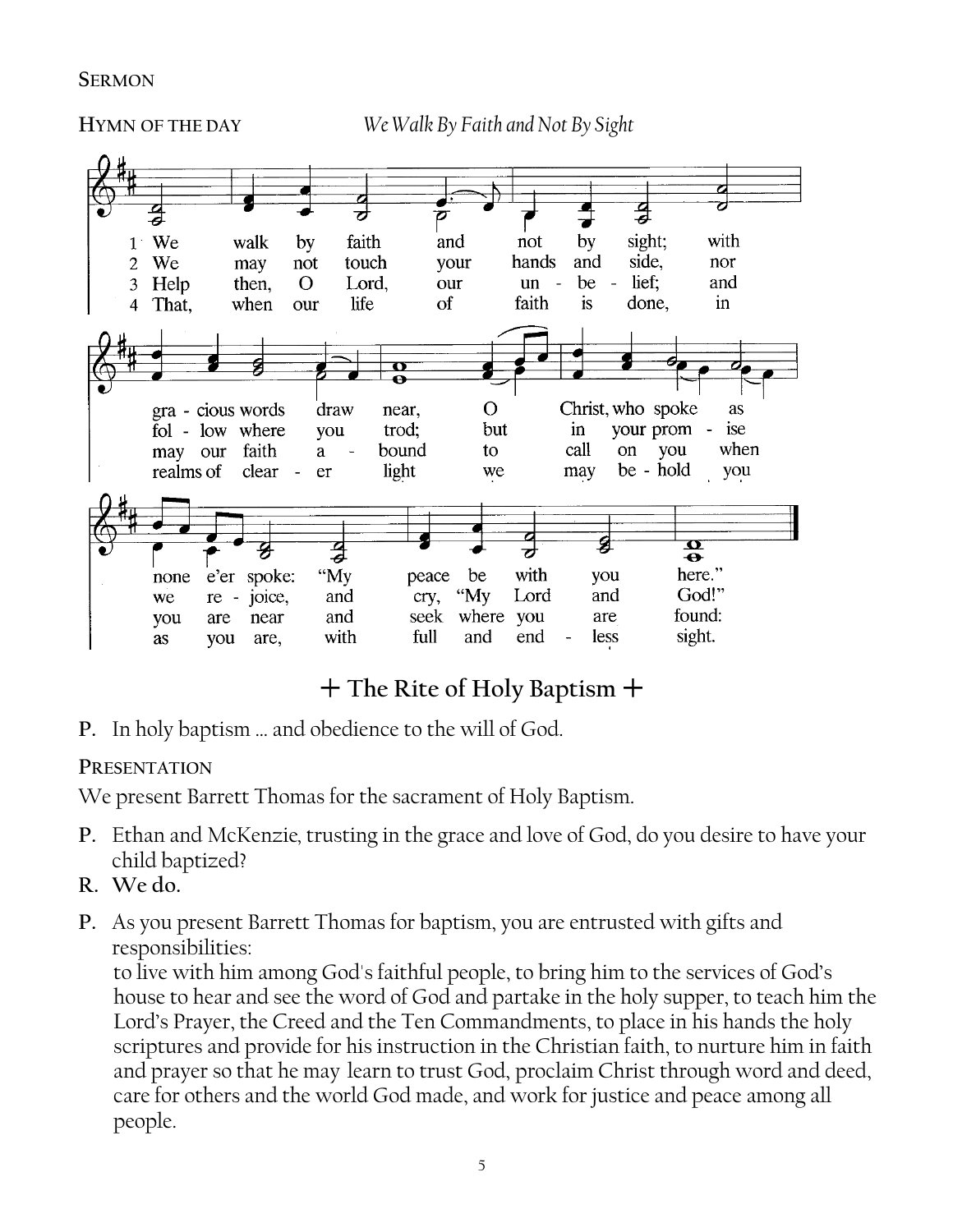Ethan and McKenzie, do you promise to help Barrett Thomas grow in the Christian faith and life?

- **R. We do.**
- **P.** Denver, Shane, Morgan and Gavin, do you promise to nurture Barrett Thomas in the Christian faith as you are empowered by God's Spirit, and to help him live in the covenant of baptism and in communion with the church?
- **R. We do.**
- **P.** People of God, do you promise to support Barrett Thomas and pray for him in his new life in Christ?
- **C. We do.**

#### **RENUNCIATION OF EVIL**

*The presiding minister addresses the parents and sponsors:*

- **P.** I ask you to reject sin, profess your faith in Christ, and confess the faith of the church.
- **P.** Do you renounce the devil and all the forces that defy God?
- **R. I renounce them.**
- **P.** Do you renounce the powers of this world that rebel against God?
- **R. I renounce them.**
- **P.** Do you renounce the ways of sin that draw you from God?
- **R. I renounce them.**

#### **PROFESSION OF FAITH**

- **P.** With the whole church, let us confess our faith. Do you believe in God the Father?
- **C. I believe in God, the Father almighty, creator of heaven and earth.**
- **P.** Do you believe in Jesus Christ, the Son of God?
- **C. I believe in Jesus Christ, His only Son, our Lord. He was conceived by the power of the Holy Spirit, and born of the virgin Mary. He suffered under Pontius Pilate, was crucified, died, and was buried. He descended into hell. On the third day He rose again. He ascended into heaven,**

**and is seated at the right hand of the Father.**

**He will come again to judge the living and the dead.**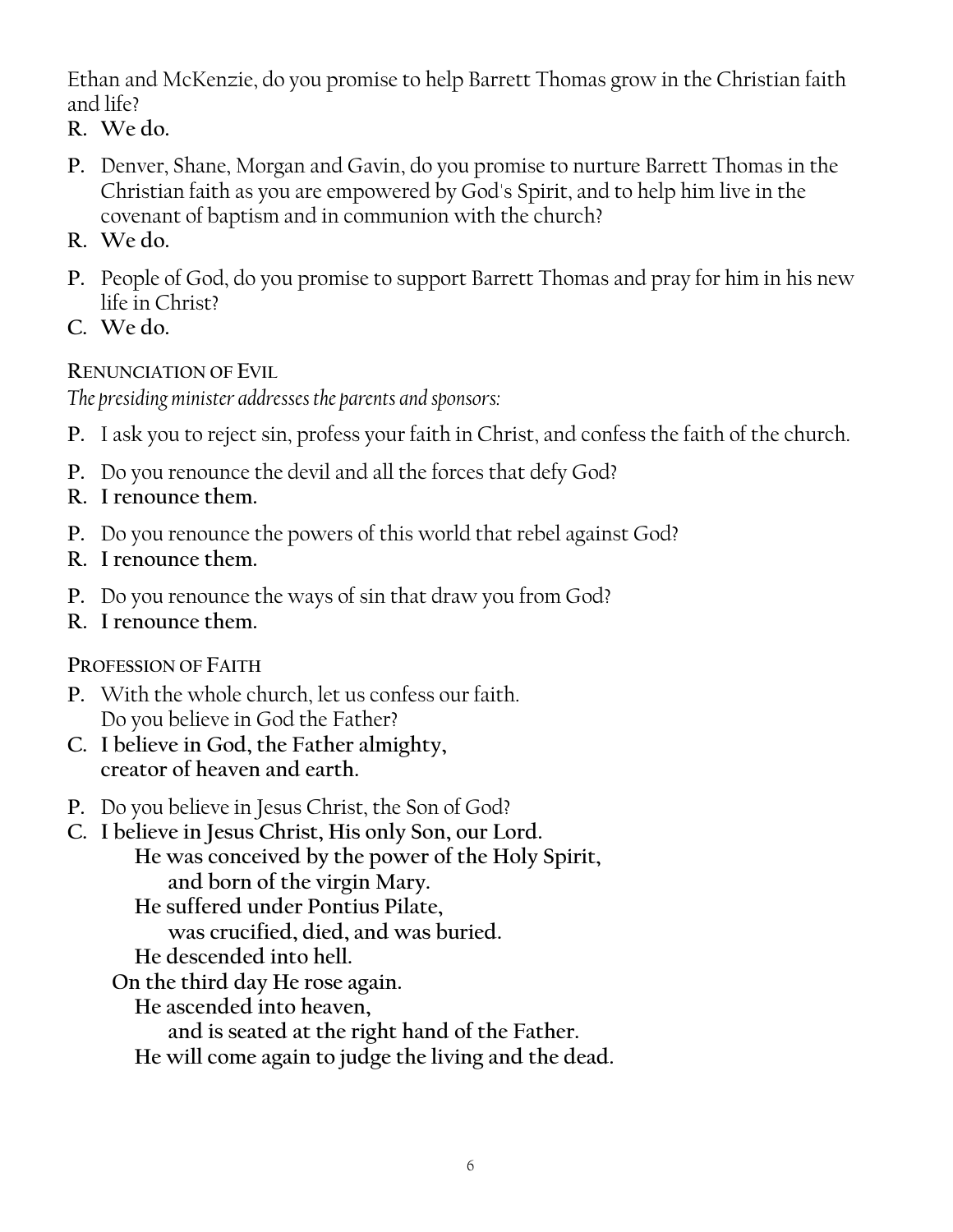- **P.** Do you believe in God the Holy Spirit?
- **C. I believe in the Holy Spirit, the holy catholic church, the communion of saints, the forgiveness of sins, the resurrection of the body, and the life everlasting. Amen.**

#### **THANKSGIVING**

- **P.** The Lord be with you.
- **C. And also with you.**
- **P.** Let us give thanks to the Lord our God.
- **C. It is right to give our thanks and praise.**
- **P.** Holy God … all living things.
- **C. Blessed be God now and forever.**
- **P.** By the waters of the flood … the freedom of the promised land.
- **C. Blessed be God now and forever.**
- **P.** In the waters of the Jordan … and of the Holy Spirit.
- **C. Blessed be God now and forever.**
- **P.** Pour out Your Holy Spirit … the Holy Spirit, now and forever.
- **C. Amen.**

#### **BAPTISM**

- P. Barrett Thomas, you are baptized in the name of the Father, and of the Son, and of the Holy Spirit.
- **C. Amen.**

#### **RESPONSORY SONG:**

All who believe and are baptized Shall see the Lord's salvation; Baptized into the death of Christ, They are a new creation; Through Christ's redemption they will stand Among the glorious heav'nly band Of every tribe and nation.

#### **LAYING ON OF HANDS**

**P.** Let us pray. We give You thanks, O God, that through water and the Holy Spirit You give Your sons and daughters new birth, wash them from sin, and raise them to eternal life.

Sustain Barrett Thomas with the gift of Your Holy Spirit: the spirit of wisdom and understanding, the spirit of counsel and might, the spirit of knowledge and the fear of the Lord, the spirit of joy in Your presence, both now and forever. **C. Amen.**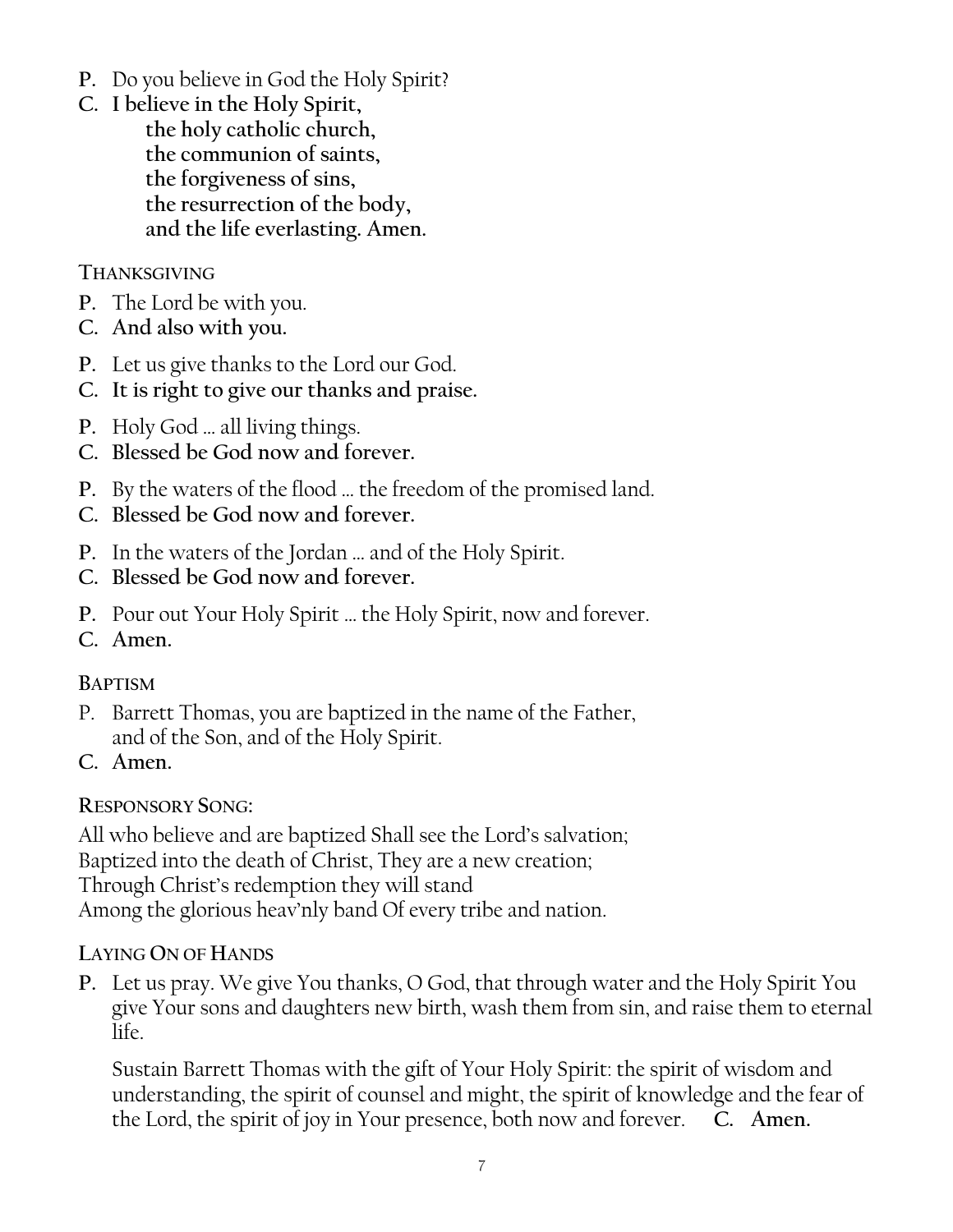#### **SIGNING WITH THE CROSS**

- **P.** Barrett Thomas, child of God, you have been sealed by the Holy Spirit and marked with the cross of Christ forever.
- **C. Amen.**

#### **PRESENTATION OF A CANDLE**

Let your light so shine before others that they may see your good works and glorify your Father in heaven.

#### **PRESENTATION OF THE FAITH CHEST**

#### **WELCOME**

Through baptism you have been received into the household of God, entrusted with the good news of Jesus Christ, and strengthened to serve by the holy and life-giving Spirit.

**C. We welcome you into the body of Christ and the mission we share. Join us as we give praise to God and bear God's creative and redeeming word to all the world.**

*The Peace is shared with the newly baptized, his family and one another.*

#### **PRAYERS OF THE PEOPLE**

Rejoicing in the life, death, and resurrection of Jesus Christ, we pray for the witness of the church, the wholeness of creation, and all who are in need. *A brief silence.*

Holy God, You speak peace in the presence of fear. Give us courage to testify to Your grace with our lives. Embolden prophets, preachers, and teachers to speak Your truth. Lord, in Your mercy,

#### **C. hear our prayer.**

Holy God, You create peace in the midst of chaos. Where storms rage and winds howl, bring calm. Protect people and animals from the dangers of weather. Restore damaged lands and homes. Lord, in Your mercy,

#### **C. hear our prayer.**

Holy God, You are peace in a violent world. Heal neighborhoods ravaged by crime. Reconcile political factions at war. Build relationships where suspicion keeps us apart, and bring us to the day of unity. Lord, in Your mercy,

#### **C. hear our prayer.**

Holy God, You bring peace to a hurting world. Grant the well-being of Your peace to all who suffer. Visit all who are ill, especially those suffering from Covid-19, those without access to the vaccines, and those with strained medical resources. Comfort with Your merciful presence those who are distanced from family and friends and all who are lonely or distressed. We pray especially for Emily, Angie, Shirlee, Bill and Karen Pohlen, Bill Ningen,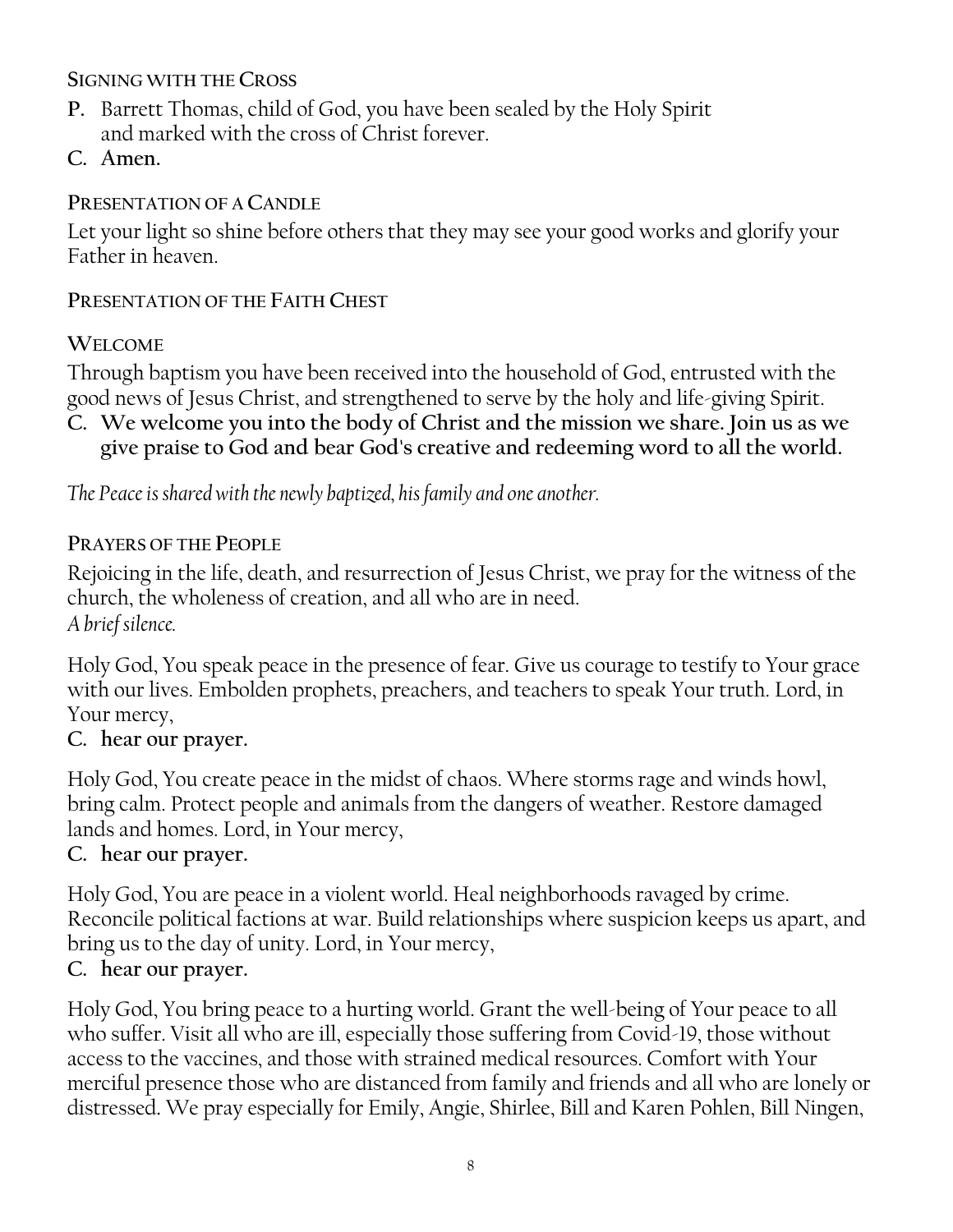Carol, Sylvia and Jim, Norma, and Brad. We pray also for those struggling with the virus and for all those grieving the death of a loved one. Lord, in Your mercy,

**C. hear our prayer.**

Holy God, You breathe Your Spirit of peace into us. Enlivened by the Spirit, equip us to bring new life to all we meet in our work and in our play. Lord, in Your mercy, **C. hear our prayer.**

Holy God, You are our peace in this world and the next. Comfort all who mourn. Hold them in Your tender care. Bring us all around the table as we share the heavenly banquet. Lord, in Your mercy,

**C. hear our prayer.**

We entrust all our prayers to You, gracious God. Receive them by the power of the Holy Spirit and the love of Your Son, Jesus Christ our Lord. **C. Amen.**

**OFFERING**

#### **OFFERTORY PRAYER**

- P Blessed are You, O God, ruler of heaven and earth.
- **C. Day by day You shower us with blessings. As You raised us to new life in Christ, give us glad and generous hearts, ready to praise You and to respond to those in need through Jesus Christ our Lord. Amen.**

# $+$  MEAL  $+$

**THE GREAT THANKSGIVING** 

- P. The Lord be with you. **C. And also with you.**
- P. Lift up your hearts. **C. We lift them to the Lord.**
- P. Let us give thanks to the Lord our God.
- **C. It is right to give God thanks and praise.**

#### **THE EUCHARISTIC PRAYER**

- P. Holy, living and loving God … gave His life for the world.
- **C. Amen.**
- P. **In the night in** … the Lord's death until He comes.
- **C. Christ has died. Christ is risen. Christ will come again.**
- P. Breathe Your Spirit, … both now and forever.
- **C. Amen.**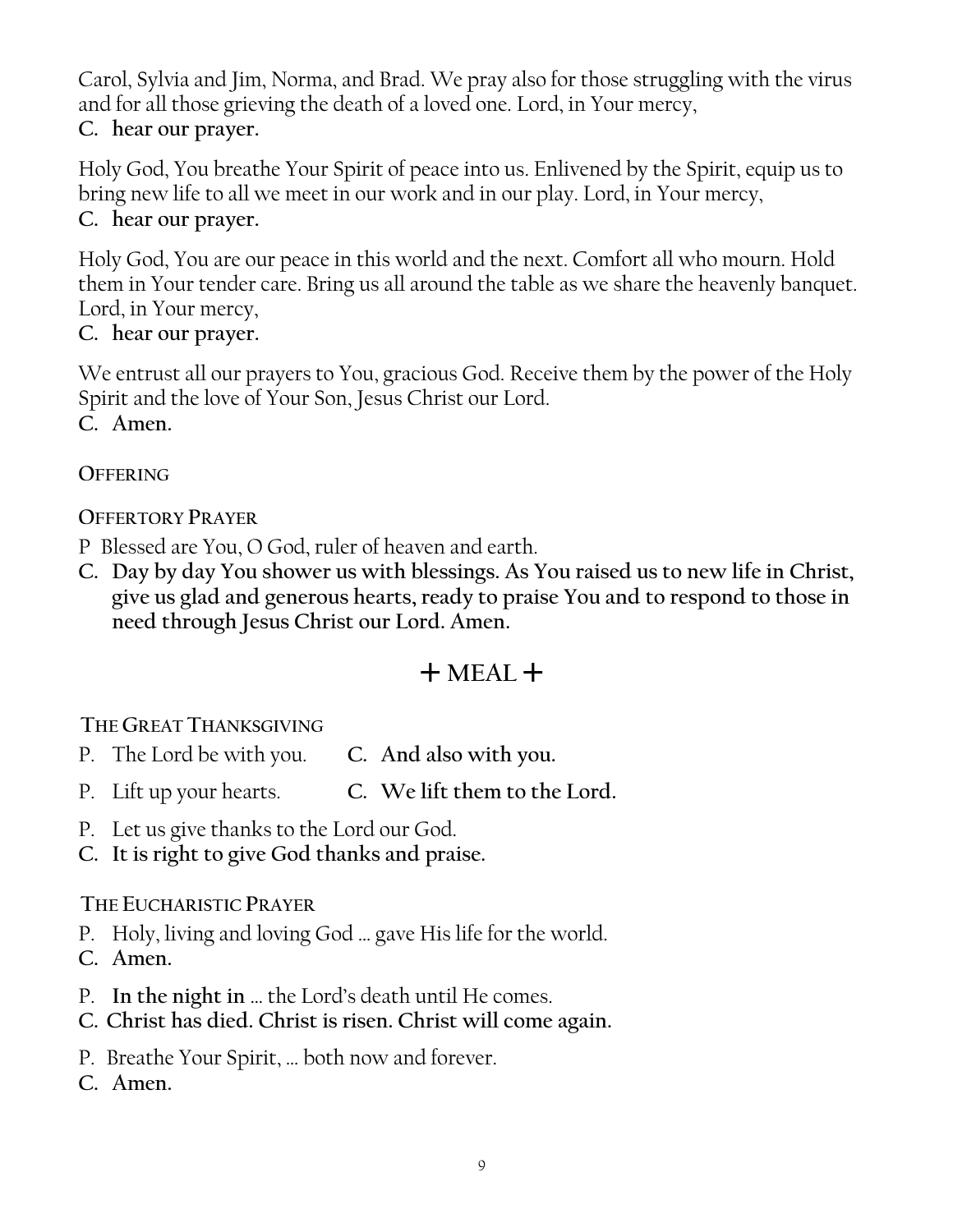**LORD'S PRAYER**

**Our Father Who art in heaven, hallowed be Thy name, Thy kingdom come, Thy will be done, on earth as it is in heaven. Give us this day our daily bread; and forgive us our trespasses as we forgive those who trespass against us; and lead us not into temptation, but deliver us from evil. For Thine is the kingdom, and the power, and the glory, forever and ever. Amen.**

#### **DISTRIBUTION**

**POST-COMMUNION BLESSING**

- P. The Body and Blood of our Lord Jesus Christ strengthen you and keep you in His grace.
- **C. Amen.**

#### **POST COMMUNION PRAYER**

- P. Life-giving God, in the mystery of Christ's resurrection You send light to conquer darkness, water to give new life, and the bread of life to nourish Your people. Send us forth as witnesses of Your Son's resurrection, that we may show Your glory to all the world, through Jesus Christ our risen Lord.
- **C. Amen.**

# $+$  SENDING  $+$

#### **BENEDICTION**

- P. May the glorious resurrection of Jesus Christ our Lord bring you all joy and peace in believing, so that you may abound in hope. Almighty God, Father,  $+$  Son, and Holy Spirit, bless you now and forever.
- **C. Amen**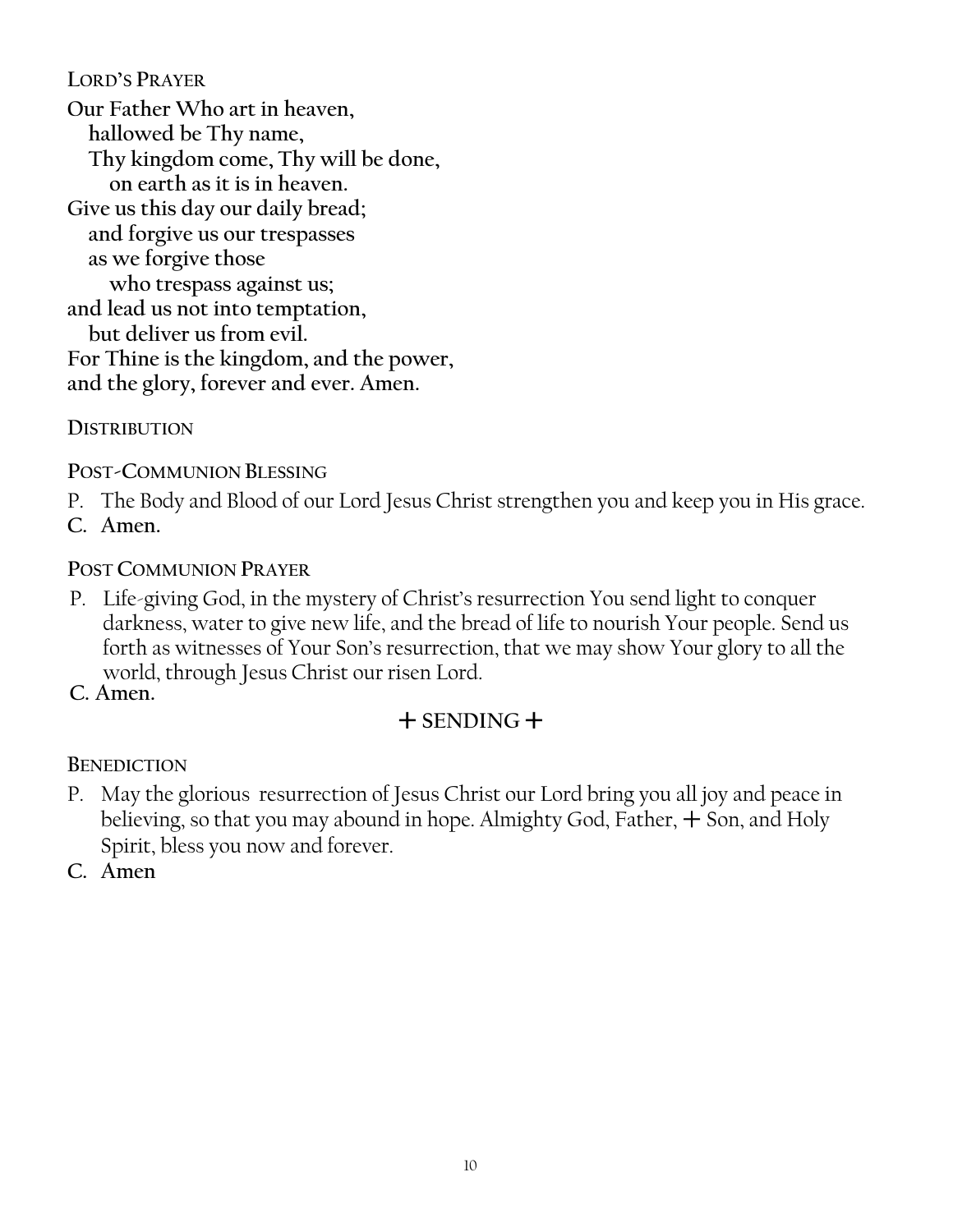

**DISMISSAL** 

- P. Christ is Risen!
- **C. He is Risen indeed!**
- **P.** You are the body of Christ raised up for the world. Go in peace and share the good news.
- **C. Thanks be to God. Alleluia, alleluia!**